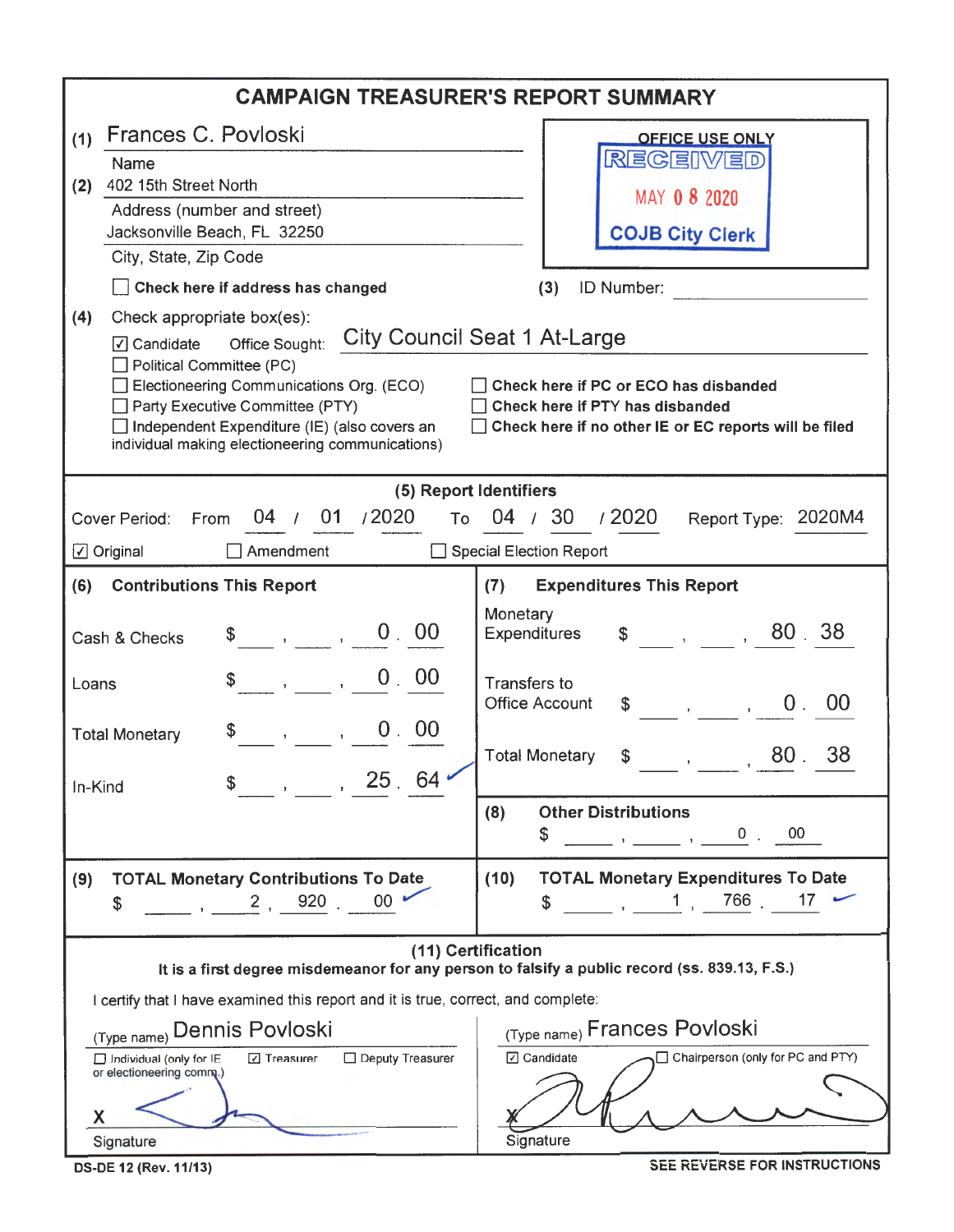## **CAMPAIGN TREASURER'S REPORT - ITEMIZED CONTRIBUTIONS**

| $(1)$ Name                                          | Frances C. Povloski<br>$(2)$ I.D. Number                                                                  |                |                                  |                             |                                                                 |                   |                |
|-----------------------------------------------------|-----------------------------------------------------------------------------------------------------------|----------------|----------------------------------|-----------------------------|-----------------------------------------------------------------|-------------------|----------------|
|                                                     | (3) Cover Period $\frac{04}{1}$ / $\frac{01}{1}$ / $\frac{2020}{1}$                                       |                |                                  |                             | through $^{04}$ / $^{30}$ / $^{2020}$ (4) Page $^{1}$ of $^{1}$ |                   |                |
| (5)<br>Date<br>(6)<br>Sequence<br>Number            | (7)<br>Full Name<br>(Last, Suffix, First, Middle)<br><b>Street Address &amp;</b><br>City, State, Zip Code | Type           | (8)<br>Contributor<br>Occupation | (9)<br>Contribution<br>Type | (10)<br>In-kind<br>Description                                  | (11)<br>Amendment | (12)<br>Amount |
| 29<br>2020<br>04<br>$\prime$<br>$2020 - 04 - 00001$ | Povloski, Frances C.<br>402 15th Street North<br>Jacksonville Beach, FL<br>32250                          | $\mbox{\bf S}$ | Financial<br>Advisor             | <b>INK</b>                  | Mailing<br>Labels<br>Avery<br>5160                              |                   | \$25.64        |
| $I = -I$                                            |                                                                                                           |                |                                  |                             |                                                                 |                   |                |
| $\mathcal{L}$ and $\mathcal{L}$<br>$\prime$         |                                                                                                           |                |                                  |                             |                                                                 |                   |                |
| $\frac{1}{2}$ $\frac{1}{2}$                         |                                                                                                           |                |                                  |                             |                                                                 |                   |                |
| $\prime$<br>7                                       |                                                                                                           |                |                                  |                             |                                                                 |                   |                |
| $\frac{1}{2}$<br>$\sqrt{2}$                         |                                                                                                           |                |                                  |                             |                                                                 |                   |                |
| $\mathcal{L}$ and $\mathcal{L}$<br>$\sqrt{2}$       |                                                                                                           |                |                                  |                             |                                                                 |                   |                |

**OS-DE 13 (Rev. 11/13) SEE REVERSE FOR INSTRUCTIONS AND CODE VALUES**